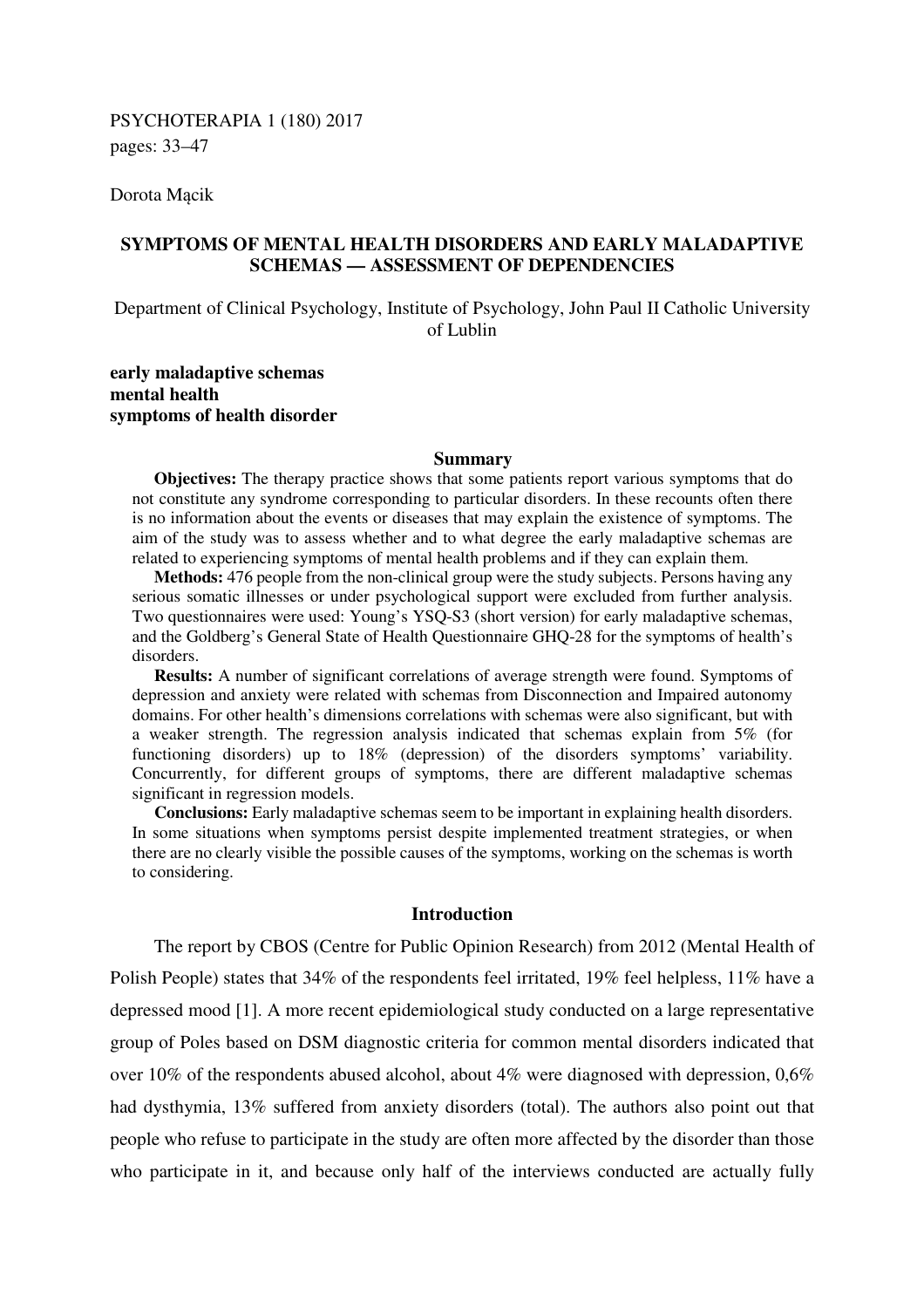completed, it can be presumed that the actual prevalence of the disorder is greater [2]. If we add subclinical states that are uncomfortable for patients but do not motivate them to take treatment, the number of people suffering from mental illness will be higher.

Psychotherapeutic practice indicates that people who report some specific symptoms, but who do not meet the diagnostic criteria for any disorder, also apply for a therapy. There are also occasional cases where patients remain symptomatic after a treatment, regardless of the type of the treatment taken [3], or the symptoms disappear, but recur quickly.

One explanation of this problem was suggested by Jeffrey Young. According to him, the persistent long-term symptoms are the result of inefficient coping strategies with negative knowledge about oneself, which he described as early maladaptive schemas (EMS). They are formed during childhood and adolescence as a response to adverse parental conditions causing the child's basic needs to be deprived. Based on the messages that come to the person, they form knowledge about themselves (e.g. I cannot be loved, I have to deserve the attention of others, I am worse than others). This knowledge is connected with negative emotions, thus, a child creates a strategy to avoid a confrontation (e.g. strives to be better, makes more effort, does much more to please others, gives up their own opinion). Such strategies are to some extent an adaptation in childhood to providing emotional peace. As a child grows older, however, they become increasingly dysfunctional, which leads to increased tension, which consequently manifests itself in different ways [4]. The greater the strength of these beliefs, the greater the effort that must be placed to deny the belief and prevent the emergence of emotions, which in turn leads to increased fatigue and tension. This may lead to difficulties in psychosomatic functioning, which, with the increase of strength or duration of tension, can develop into single symptoms, symptomatic syndromes or in a full-blown disorder [3, 5, 6].

Such people often complain about, for example, the feeling of fatigue, which has no apparent reason [7, 8]. Research confirms the significant association of EMS with a feeling of fatigue, both in its psychological dimensions, such as the sense of overload, discouragement or anxiety as well as physical, associated with weakened vitality or the appearance of physiological symptoms [9]. If such dependencies are observed, then those related to the assessment of symptoms of psychiatric disorders should also be expected. According to research, most people with mental disorders start seeking help by consulting their general practitioner, but non-specific symptoms can often be overlooked [10]. Some of the symptoms concerning tension can be ineffectively treated by different types of specialists.

The general aim of this paper was, firstly, to verify Young's theory [3, 11] and, secondly, to examine in practice how and to what extent the schemas are associated with non-specific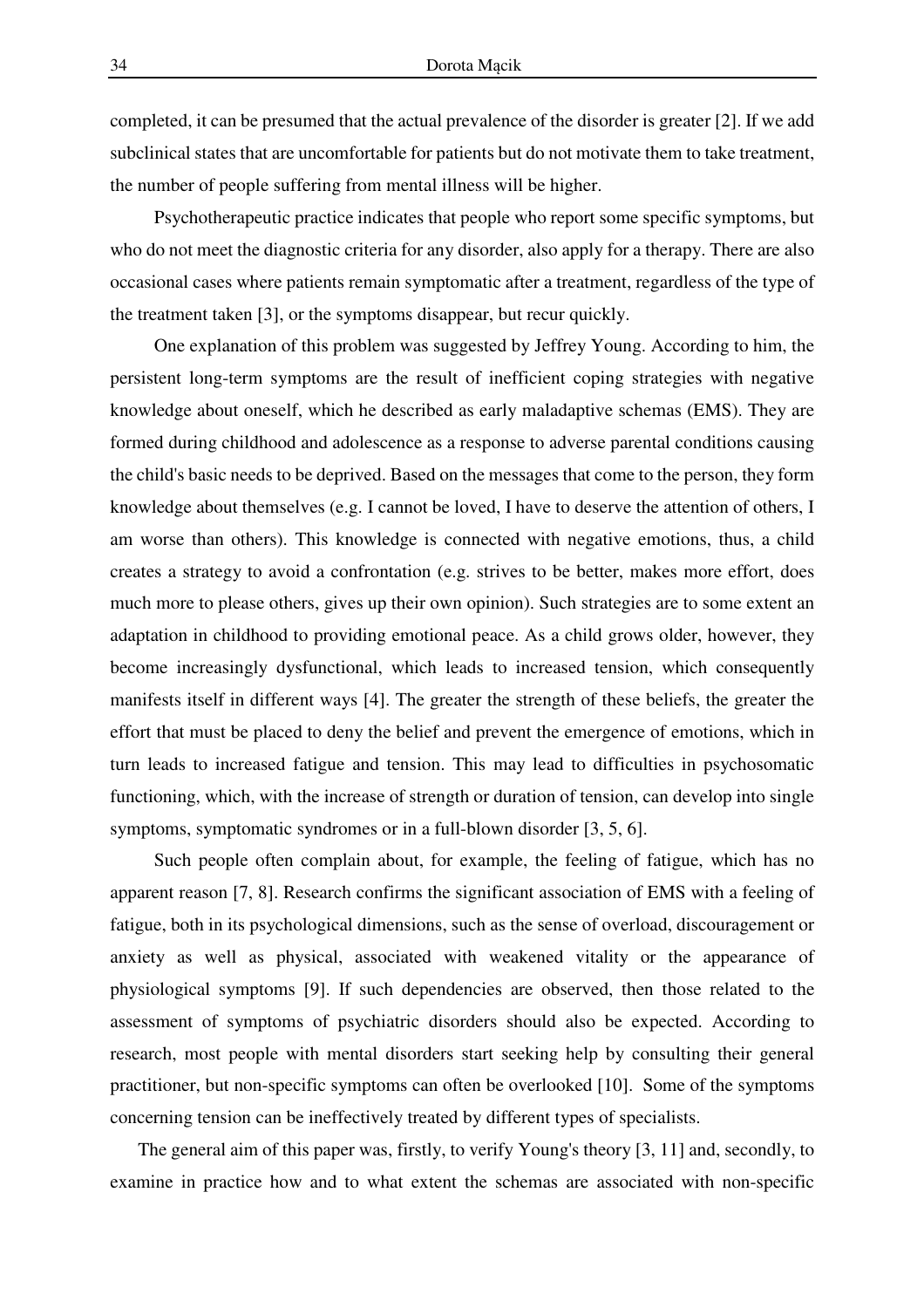symptoms of mental health disorders. The existence of such dependencies in the non-clinical group would justify the need for wider mental health education and treatment options for mental disorders. If some of the symptoms depend on a person's own beliefs about themselves and their role in the world - as long as those beliefs are not changed, any other intervention will de facto reinforce ineffective coping strategies and thus further strengthen the patterns. In addition, this may increase the probability of further development of the disorder. Numerous studies confirm the association of schemas with disorders [5, 12-14], including Polish studies [6, 9, 15, 16]. The detailed purpose of the author's study was to verify the existence of causal relationships between schemas and symptoms of mental health disorders. It was expected that:

- 1. The schemas will positively correlate with the dimensions of mental health measured by GHQ-28, with the strongest correlations being connected with the depressive symptoms.
- 2. Specific groups of symptoms of mental health disorders will be explained by other groups of schemas underlying them.

## **Material and method**

In order to verify the above assumptions, 476 fully completed questionnaires were analysed. The study group comprised 252 women (53%) and 224 men (47%). The subjects were 18-77 years old, mean age 33.98, while standard deviation was 13.70 years. 31% of the respondents live in the countryside, 40% in a small or medium city and 29% in a big city. The majority of respondents are in formal or informal relationships (39.4% and 27.0% respectively), 3.1% are divorced, 1.3% report being widowed, 28.7% are single. 43.2% of the respondents rated their financial situation as average, 46.8% as rather bad, 6.3% very bad, and 3.5% rated their financial situation as good or very good.

Only healthy people were allowed to participate in research, having no serious somatic illness, and whose family members have no history of such illnesses. Any psychiatric disorder (past or present) or use (in the past or at the time of recruitment) of any form of psychotherapy were an indication for exclusion from the research. All the respondents were informed of their rights and signed their consent to participate in the study with full awareness. The entire project was approved by the Ethics and Clinical Research Committee.

The respondents filled out a personal data sheet and two questionnaires:

1. The Young Schema Questionnaire Short Form YSQ-S3 [3]. The questionnaire consists of 90 statements, to which the respondent replies in a 6-point scale  $(1 =$  entirely untrue of me, 6 = describes me perfectly). It measures 18 schemas grouped into 5 areas (domains), according to Young's assumptions: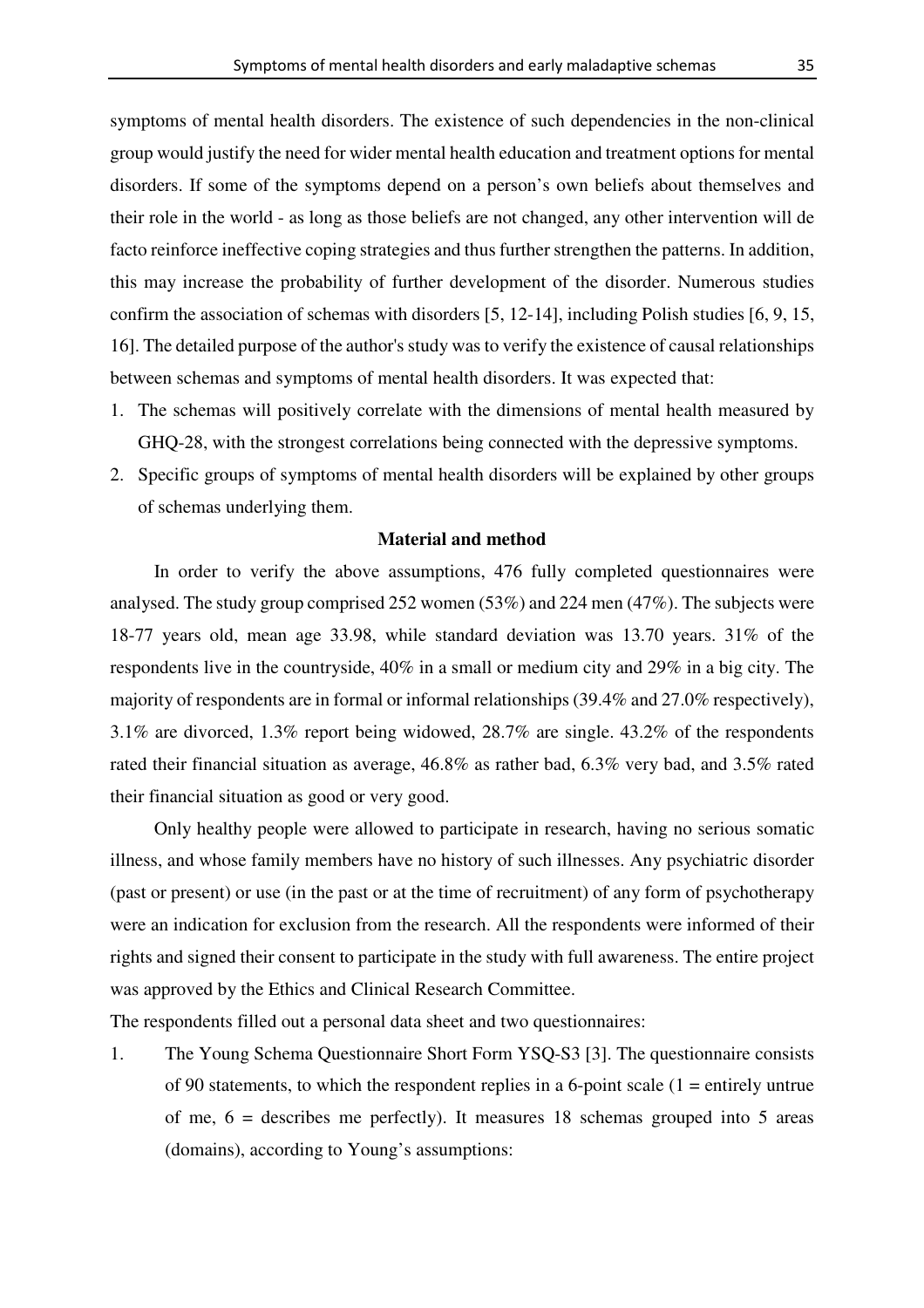- Disconnection and Rejection, 5 schemas: Abandonment, Mistrust, Emotional Deprivation, Defectiveness, Social Isolation,
- Insufficient autonomy and performance, 4 schemas: Dependence, Vulnerability to Harm, Emotional Enmeshment, Failure,
- − Impaired limits, 2 schemas: Claims, Insufficient Self-control,
- − Other Directedness, 3 schemas: Subjugation, Self-sacrifice, Approval-seeking,
- − Overvigilance and inhibition, 4 schemas: Negativity, Emotional Inhibition, Unrelenting Expectations, Punitiveness.

The theoretical scope of the scale results ranges from 5–30 points; the scores exceeding 15 points are clinically accepted. The Polish adaptation of the Questionnaire is currently under preparation by Oettingen, Chodkiewicz, Mącik, Gruszczyńska. Adaptations for other cultural circles confirm its theoretical assumptions, although it has not always been possible to confirm its factorial structure [17–20].

2. General Health Questionnaire GHQ-28 by David Goldberg, adapted by Zofia Makowska and Dorota Merecz, used to assess mental health of adults, allows screening of people with possible psychiatric morbidity. The questionnaire consists of 28 questions, measuring 4 areas of symptoms: somatic symptoms (A), anxiety (B), dysfunction (C) and depression (D). Theoretical scores for scales range from 7 to 28 points, the higher the score - the greater the difficulty experienced [21–23].

The results were using the statistical package SPSS version 22. The coefficients of the reliability of Cronbach's alpha obtained in the study presented are shown in Table 1.

# Table 1. **Basic Descriptive Statistics and Reliability Factors for Schemas (EMS) and Mental Health Dimensions (GHQ)**

| EMS / GHQ                    | M     | <b>SD</b> | Min | Max | alfa  |
|------------------------------|-------|-----------|-----|-----|-------|
| Abandonment                  | 13.97 | 5.67      | 5   | 30  | 0.775 |
| <b>Mistrust</b>              | 12.51 | 5.18      | 5   | 30  | 0.772 |
| <b>Emotional Deprivation</b> | 10.31 | 5.09      | 5   | 28  | 0.788 |
| <b>Defectiveness</b>         | 9.10  | 4.54      | 5   | 30  | 0.784 |
| Social isolation             | 11.48 | 5.17      | 5   | 29  | 0.779 |
| Dependence                   | 9.98  | 4.34      | 5   | 29  | 0.742 |
| Vulnerability to harm        | 11.04 | 4.89      | 5   | 29  | 0.747 |
| Undeveloped self             | 9.77  | 4.49      | 5   | 30  | 0.722 |
| Failure                      | 10.79 | 4.78      | 5   | 30  | 0.804 |
| Entitlement                  | 15.52 | 4.62      | 5   | 30  | 0.525 |
| Insufficient self-control    | 14.17 | 4.15      | 5   | 30  | 0.689 |
| Subjugation                  | 10.86 | 4.53      | 5   | 28  | 0.712 |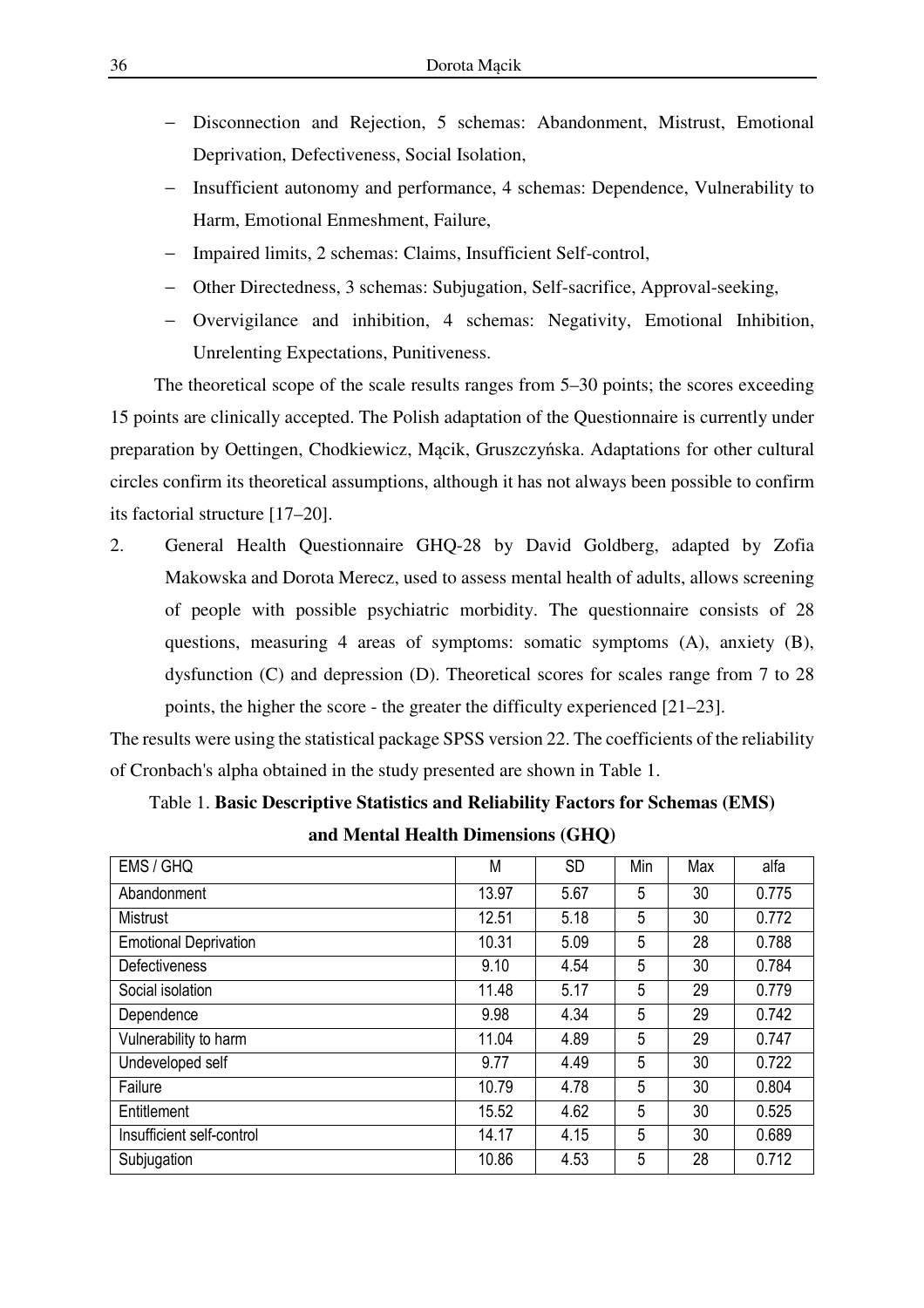| Self-sacrifice                | 16.30 | 4.65 | 5 | 30 | 0.663 |
|-------------------------------|-------|------|---|----|-------|
| Approval-seeking              | 12.29 | 5.01 | 5 | 28 | 0.763 |
| Negativity                    | 13.75 | 5.37 | 5 | 30 | 0.756 |
| Emotional inhibition          | 13.47 | 4.81 | 5 | 27 | 0.743 |
| Unrelenting standards         | 15.64 | 5.42 | 5 | 30 | 0.565 |
| <b>Punitiveness</b>           | 13.43 | 4.64 | 5 | 30 | 0.697 |
| GHQ - somatic symptoms        | 13.35 | 3.72 | 7 | 27 | 0.788 |
| $GHQ -$ anxiety               | 13.06 | 4.50 | 7 | 28 | 0.882 |
| GHQ - functioning dysfunction | 13.95 | 2.60 | 7 | 23 | 0.776 |
| GHQ - depression              | 9.16  | 3.49 |   | 28 | 0.885 |

For GHQ, all the dimensions are satisfactorily reliable; in the case of two (Unrelenting Standards and Entitlement) the ratio is noticeably lower, therefore, their interpretation must be more careful, the next three (Self-sacrifice, Insufficient Self-control and Punitiveness) have values slightly below the expected value of 0.7, which allows for their interpretation in a statistical context. Table 1 also includes mean, standard deviations, and minimum and maximum results for each scale.

## **Results**

In the first stage, a calculation was made of the correlation of the ratios between early non-adaptive schemas and dimensions of mental health. Due to non-compliance with normality of distribution, Spearman's rank correlation coefficient was used. The coefficients obtained are shown in Table 2.

| <b>EMS</b>                   | GHQ-28     |            |            |            |  |  |  |
|------------------------------|------------|------------|------------|------------|--|--|--|
|                              | A          | B          | C          | D          |  |  |  |
| Abandonment                  | $0.269**$  | $0.344**$  | $0.188**$  | $0.389**$  |  |  |  |
| Mistrust                     | $0.236**$  | $0.259**$  | $0.132**$  | $0.381**$  |  |  |  |
| <b>Emotional Deprivation</b> | 0.186"     | $0.203$ ** | $0.098*$   | $0.379**$  |  |  |  |
| <b>Defectiveness</b>         | $0.180**$  | $0.248**$  | $0.137**$  | $0.423**$  |  |  |  |
| Social isolation             | $0.211**$  | $0.218**$  | $0.167$ ** | $0.386$ ** |  |  |  |
| Dependence                   | $0.275$ ** | $0.314**$  | $0.187**$  | $0.413**$  |  |  |  |
| Vulnerability to harm        | $0.330**$  | $0.357**$  | 0.183"     | $0.433**$  |  |  |  |
| Undeveloped self             | $0.165$ ** | $0.226**$  | 0.063      | $0.317**$  |  |  |  |
| Failure                      | 0.278"     | $0.290$ ** | $0.202$ ** | $0.385$ ** |  |  |  |
| Entitlement                  | $0.134**$  | $0.203$ ** | $0.102*$   | $0.189**$  |  |  |  |
| Insufficient self-control    | 0.066      | $0.100*$   | $-0.004$   | 0.186"     |  |  |  |
| Subjugation                  | $0.265$ ** | $0.339**$  | $0.169**$  | $0.410**$  |  |  |  |
| Self-sacrifice               | $0.193**$  | $0.188**$  | 0.059      | $0.126$ ** |  |  |  |
| Approval-seeking             | 0.163"     | $0.199**$  | $0.138**$  | $0.294**$  |  |  |  |
| Negativity                   | $0.334**$  | $0.353**$  | $0.196**$  | $0.407**$  |  |  |  |

|  |  |  | Table 2. Spearman's rank correlation coefficient used for GHQ dimensions and schemas |
|--|--|--|--------------------------------------------------------------------------------------|
|--|--|--|--------------------------------------------------------------------------------------|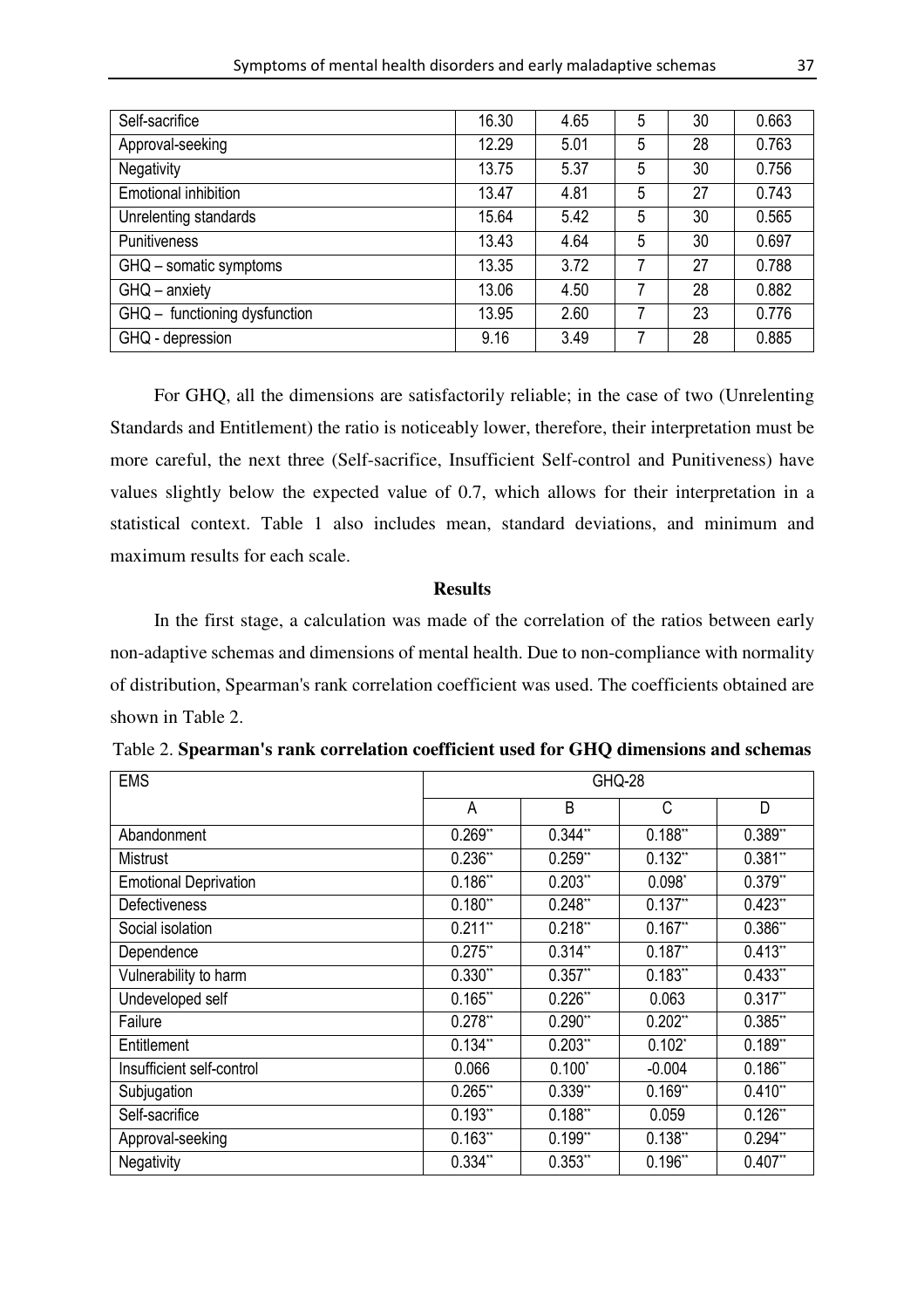| <b>Emotional inhibition</b> | $0.204$ ** | $0.247$ **     | $0.155$ ** | $0.296$ ** |
|-----------------------------|------------|----------------|------------|------------|
| Unrelenting standards       | 0.080      | $0.100^*$      | 0.027      | $0.194**$  |
| <b>Punitiveness</b>         | 0.187"     | $0.231^{\ast}$ | 0.099      | $0.269**$  |

Note:  $*-$  significant correlation at  $p<0.05; ** -$  significant correlation at  $p<0.01$ 

The analysis of the results indicates that there are significant correlations between the majority of schemas and the dimensions of mental health. It is worth noting that they take values from weak to average. The highest coefficients are observed for the association of the patterns of the areas of Disconnection and Impaired autonomy with the dimension of depressive symptoms in GHQ. Also in the case of anxiety, the factor correlation values are slightly higher. In the case of somatic symptoms the correlations are weaker, while the dysfunction factor has the weakest association with the schemas. The correlation coefficients presented are mostly significant at the level of  $p \le 0.01$ , however their size indicates correlation as weak to average. Yet, this appears to be adequate due to a non-clinical study in which neither the pattern nor the psychosomatic symptoms are clinically evident. However, the existence and direction of dependence indicate a convergence with the assumptions of theory. Thus they positively verify hypothesis 1: *The schemas will positively correlate with the dimensions of mental health measured by GHQ-28, with the strongest correlations being connected with the depressive symptoms.* 

In the next stage of the analysis, it was decided to check whether, and if so, which schemas explain the different groups of symptoms measured by GHQ. It is possible that in the case of healthy individuals the same schemas will be responsible for overall poorer adaptation. It is assumed, however, that for different groups of symptoms, the schemas should play different roles due to their associated beliefs. In order to explore these dependencies, a stepwise regression analysis was used with the use of the backward elimination approach. The results statistics models and their coefficients are shown in the following tables 3,4,5,6.

|                |                    |       | Statistics model for somatic symptoms GHQ |              |              |                         |       |  |  |  |  |
|----------------|--------------------|-------|-------------------------------------------|--------------|--------------|-------------------------|-------|--|--|--|--|
| R <sup>2</sup> | Adjusted $R^2$     |       | F                                         | р            |              | Durbin-Watson statistic |       |  |  |  |  |
| 0.137          | 0.128              |       | 14.839                                    | 0.000        | 1.970        |                         |       |  |  |  |  |
|                | Model coefficients |       |                                           |              |              |                         |       |  |  |  |  |
| Model          |                    |       | Non-standardized                          | Standardized |              |                         |       |  |  |  |  |
|                |                    |       | coefficients                              |              | coefficients |                         |       |  |  |  |  |
|                |                    | B     | Standard error                            | <b>Beta</b>  |              |                         |       |  |  |  |  |
| (Constant)     |                    | 9.322 | 0.722                                     |              |              | 12.911                  | 0.000 |  |  |  |  |

Table 3. **Statistics model explaining the severity of somatic symptoms**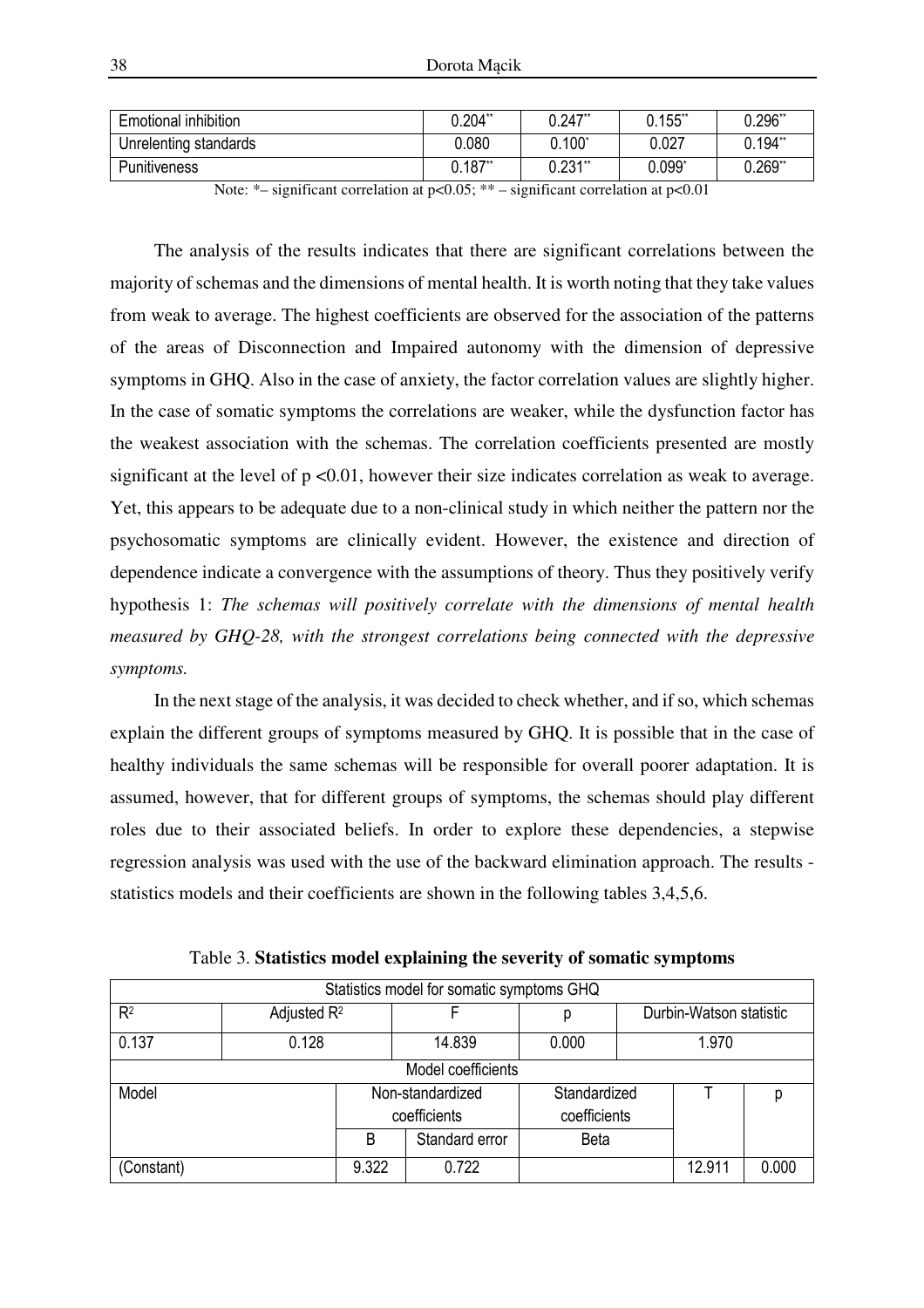| Vulnerability to harm | 0.102    | 0.051 | 0.134    | 1.990    | 0.047 |
|-----------------------|----------|-------|----------|----------|-------|
| Self-sacrifice        | 0.087    | 0.037 | 0.108    | 2.363    | 0.019 |
| Emotional inhibition  | 0.082    | 0.043 | 0.106    | 1.923    | 0.055 |
| Unrelenting standards | $-0.097$ | 0.037 | $-0.141$ | $-2.638$ | 0.009 |
| <b>Negativity</b>     | 0.139    | 0.049 | 0.200    | 2.826    | 0.005 |

# Table 4. **Statistics model for symptoms of anxiety**

| Statistics model for symptoms of anxiety GHQ |                         |              |                 |                  |  |              |                         |          |       |
|----------------------------------------------|-------------------------|--------------|-----------------|------------------|--|--------------|-------------------------|----------|-------|
| R <sup>2</sup>                               | Adjusted R <sup>2</sup> |              | F               | р                |  |              | Durbin-Watson statistic |          |       |
| 0.180                                        | 0.171                   |              | 0.000<br>20.557 |                  |  | 1.911        |                         |          |       |
| Model coefficients                           |                         |              |                 |                  |  |              |                         |          |       |
| Model                                        |                         |              |                 | Non-standardized |  | Standardized |                         |          | p     |
|                                              |                         | coefficients |                 | coefficients     |  |              |                         |          |       |
|                                              |                         | B            |                 | Standard error   |  | <b>Beta</b>  |                         |          |       |
| (Constant)                                   |                         | 7.667        |                 | 0.772            |  |              |                         | 9.930    | 0.000 |
| Abandonment                                  |                         | 0.164        |                 | 0.046            |  | 0.207        |                         | 3.575    | 0.000 |
| Emotional inhibition                         |                         | 0.133        |                 | 0.049            |  | 0.142        |                         | 2.700    | 0.007 |
| Unrelenting standards                        |                         | $-0.158$     |                 | 0.046            |  | $-0.190$     |                         | $-3.432$ | 0.001 |
| Negativity                                   |                         | 0.180        |                 | 0.049            |  | 0.215        |                         | 3.708    | 0.000 |
| Entitlement                                  |                         | 0.084        |                 | 0.047            |  | 0.087        |                         | 1.786    | 0.075 |

# Table 5. **Statistics model for the symptoms of dysfunctions**

|                       | Statistics model for the symptoms of dysfunctions GHQ |          |                  |              |                         |          |       |  |  |  |
|-----------------------|-------------------------------------------------------|----------|------------------|--------------|-------------------------|----------|-------|--|--|--|
| $R^2$                 | Adjusted $R^2$                                        |          | $\mathbf F$      | p            | Durbin-Watson statistic |          |       |  |  |  |
| 0.061                 | 0.055                                                 |          | 10.116           | 0.000        | 1.999                   |          |       |  |  |  |
|                       | Model coefficients                                    |          |                  |              |                         |          |       |  |  |  |
| Model                 |                                                       |          | Non-standardized |              | Standardized            |          | p     |  |  |  |
|                       |                                                       |          | coefficients     | coefficients |                         |          |       |  |  |  |
|                       |                                                       | B        | Standard error   | <b>B</b> eta |                         |          |       |  |  |  |
| (Constant)            |                                                       | 12.525   | 0.407            |              |                         | 30.765   | 0.000 |  |  |  |
| Abandonment           |                                                       | 0.085    | 0.025            | 0.185        |                         | 3.441    | 0.001 |  |  |  |
| Emotional inhibition  |                                                       | 0.090    | 0.030            | 0.167        |                         | 3.036    | 0.003 |  |  |  |
| Unrelenting standards |                                                       | $-0.062$ | 0,027            | $-0.129$     |                         | $-2.306$ | 0.022 |  |  |  |

# Table 6. **Statistics model for the symptoms of depression**

|       |                    |              |                  | Statistics model for the symptoms of depression GHQ |                         |  |  |  |  |  |  |
|-------|--------------------|--------------|------------------|-----------------------------------------------------|-------------------------|--|--|--|--|--|--|
| $R^2$ | Adjusted $R^2$     |              |                  | р                                                   | Durbin-Watson statistic |  |  |  |  |  |  |
| 0.180 | 0.175              |              | 34.371           | 0.000                                               | 1.923                   |  |  |  |  |  |  |
|       | Model coefficients |              |                  |                                                     |                         |  |  |  |  |  |  |
| Model |                    |              | Non-standardized | Standardized                                        |                         |  |  |  |  |  |  |
|       |                    | coefficients |                  | coefficients                                        |                         |  |  |  |  |  |  |
|       |                    | B            | Standard error   | <b>Beta</b>                                         |                         |  |  |  |  |  |  |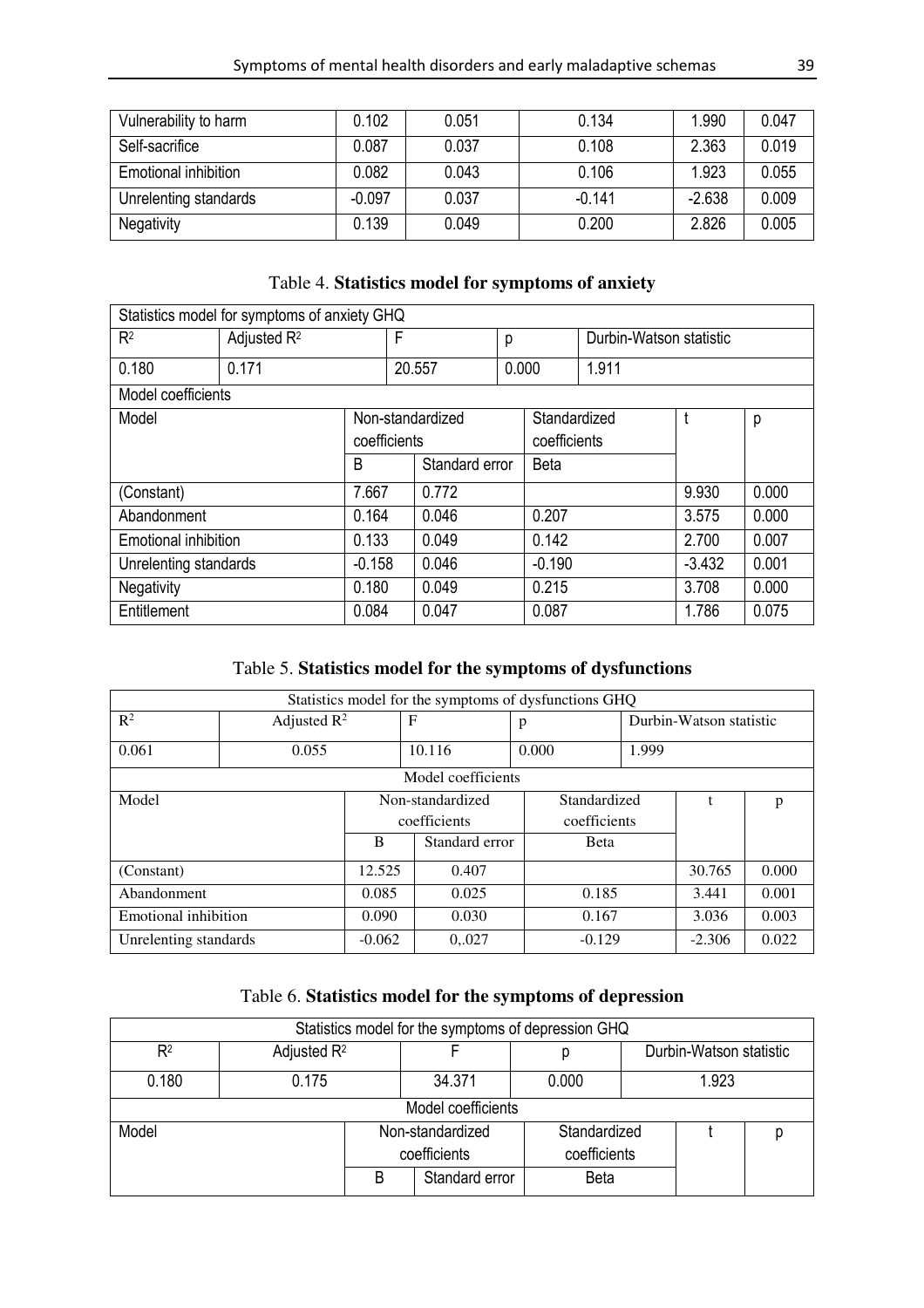| (Constant)            | 5.240 | 0.425 |       | 12.339 | 0.000 |
|-----------------------|-------|-------|-------|--------|-------|
| Abandonment           | 0.068 | 0.033 | 0.109 | 2.040  | 0.042 |
| <b>Defectiveness</b>  | 0.145 | 0.039 | 0.189 | 3.696  | 0.000 |
| Vulnerability to harm | 0.150 | 0.039 | 0.209 | 3.839  | 0.000 |

It was possible to estimate models for each of the dimensions of GHQ. These models explain a small percentage of the variance of symptoms of health disorders: the slightest for the symptoms of dysfunction (adjusted  $R2 = 0.055$ ), slightly more in other groups (somatic symptoms, anxiety and depression, R2 respectively: 0.128, 0.171 and 0.175). Thus, the models are significant at  $p \le 0.001$ , while the factors explaining these at the level of  $p \le 0.05$  with the exception of two remaining at a level for statistical tendency ( $p < 0.10$ ). It was decided to include these factors into the model because of the test group, assuming that they would perhaps be relevant in the clinical groups. The small percentage of the variance explained is probably also due to the non-clinical measurement in which manifestations of the disorder do not appear to be very serious and the reported difficulties are probably related to life situations rather than to the patterns. However, the content analysis of model coefficients seems to be consistent with the type of performance problem. Some of the schemas are non-specific and appear to be relevant for overall deterioration of the functioning, but some are specific to the problem. It can therefore be assumed that hypothesis 2: *Specific groups of symptoms of mental health disorders*  will be explained by other groups of schemas underlying them is positively verified.

#### **Overview of the results**

### Symptoms of depression

The theoretical assumption of Young's concept, according to which the attempts to deal with negative emotions generated by the schema are the cause of the deterioration of the quality of functioning in both psychological and somatic aspects appear to have been confirmed in the presented studies. This is most evident in the correlation of depressive symptoms in GHQ. All coefficients are significant at  $p \le 0.01$ . For schemas from the areas of disconnection and insufficient autonomy, the level of dependency is average. The higher the patterns from the area of disconnection, the more likely the people are to be described as being unable to create satisfactory relationships with others, enabling them to meet their basic needs, in particular with respect to stability, love and sense of belonging. Consequently, they feel lonely, unwanted and unloved, which reduces their positive self-esteem. In turn, the beliefs associated with the area of weakened autonomy describe the people lacking confidence in themselves and their abilities, helpless, often with anxiety and fear of the future, which appears difficult and unpredictable. Both these groups of schemas lead to the generation of beliefs that partially subscribe to Beck's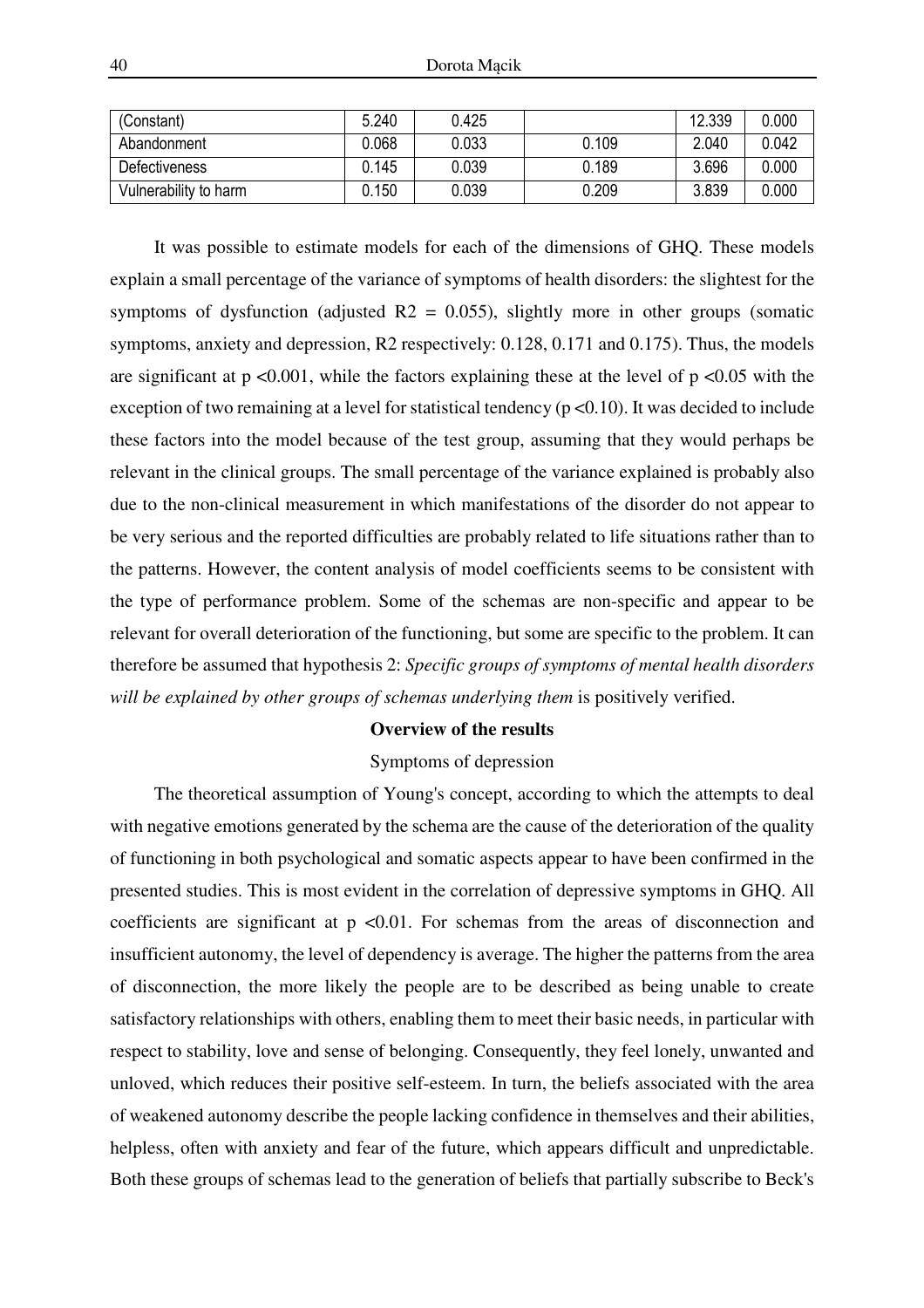depressive triad (negative beliefs about oneself, the world and the future). Positive correlation assumes that as the intensity of the schemas increases, the severity of depressive symptoms increases.

Depressive symptoms correlate the strongest with the following schemas: Vulnerability to harm, Defectiveness, Dependence, Subjugation, and Negativity (see Table 2). Vulnerability to harm is associated with expectation of negative events, which generates greater aggravation. It may relate to health deterioration (this belief is also strongly correlated with somatic symptoms of GHQ), mental state (also a relatively strong correlation with the dimension of anxiety) or general expectation that everything will go wrong. In connection with Negativity, the tendency to focus on the negative aspects of life, and the Defectiveness and Dependence (beliefs about one's own inferiority, incompetence, helplessness and the need to rely on others) creates an image of a weak, helpless, pessimistic person. Such a way of functioning resembles people suffering with depression. This then can confirm the assumption that a higher severity of the described schemas will increase severity of depressive symptoms.

The regression analysis (see Table 6) also shows the schemas of Defectiveness, Vulnerability to Harm and Abandonment (also one of the higher correlation coefficients) as explanatory factors for depressive symptoms in this group of respondents. A greater intensification of only three of the 18 schemas explains almost 18% of the variance in depressive symptoms. Considering that in the non-clinical group, neither the patterns nor the symptoms of the disorder are very severe, this value is significant enough to conclude that the patterns are significant, even with other factors corresponding to the onset of depressive symptoms that were not controlled in this study.

### The symptoms of anxiety

Anxiety is a group of symptoms considered as the second most powerful complex. Correlation coefficients are mostly interpreted as weak and only a few reach the level of the average strength of the compound (see Table 2). The following schemas have the highest value of correlation with anxiety: Abandonment, Dependence, Vulnerability to Harm, Subjugation and Negativity. They are, therefore, similar beliefs as in the case of depressive symptoms. They indicate that the level of anxiety increases when a person thinks of themselves in negative terms. In particular, the cognitive filter associated with the Negative cognitive filter, leading to excessive concentration on difficult aspects by neglecting positive and optimistic, which, by definition, can lead to increased anxiety. A pessimistic expectation of what may happen increases the alertness and anxiety associated with it, which is reflected in difficulty in sleeping, feeling tense and overwhelmed. The other schemas mentioned associated with beliefs about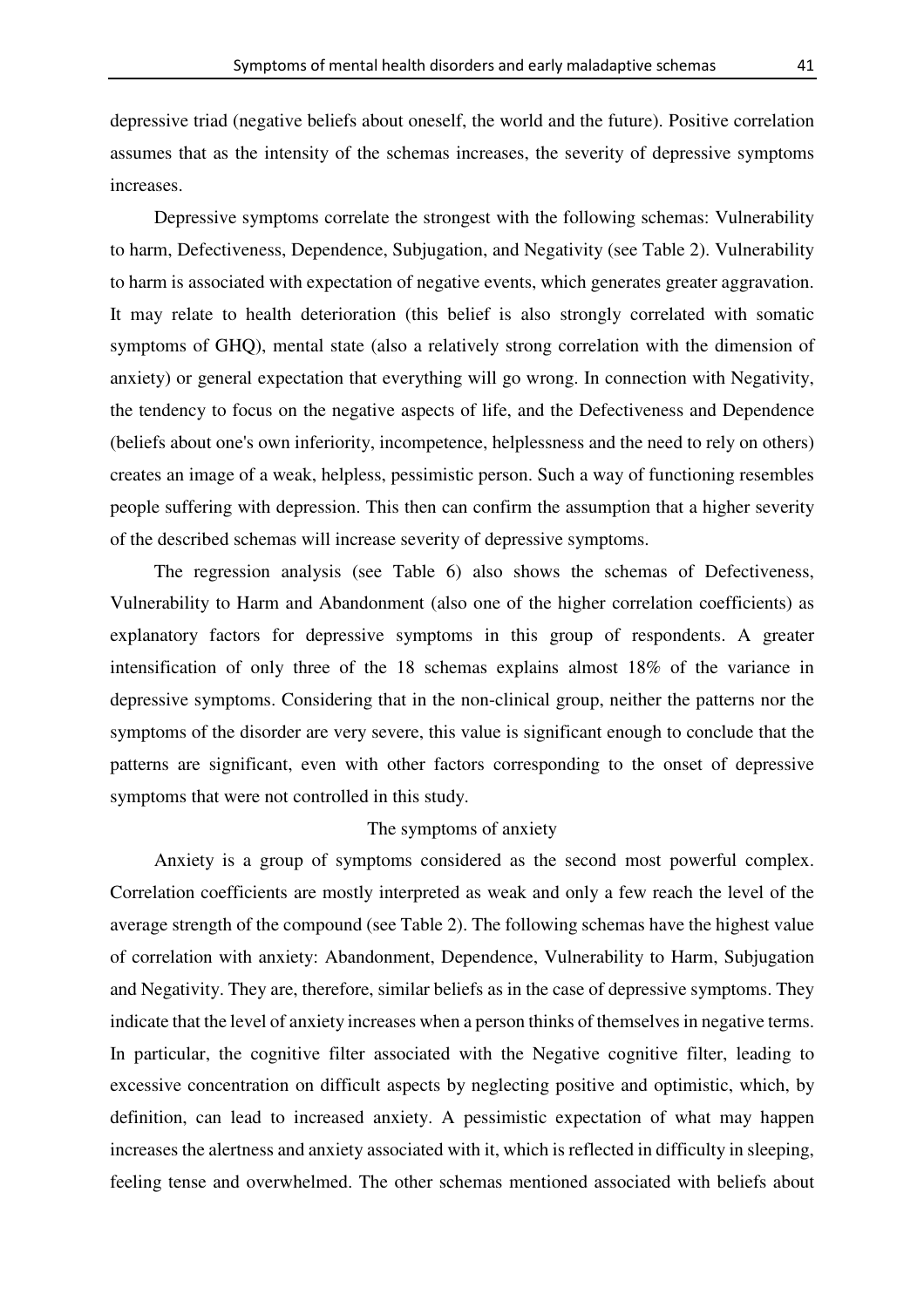inability to count on others, the feeling of loneliness and misunderstanding (Abandonment), while at the same time their helplessness and incompetence (Dependence) are also associated with the tendency to increase anxiety. As with depressive symptoms, it can be presumed that, with the further development of the strength of schemas, the intensity of anxiety symptoms will also increase, which can eventually lead to the development of anxiety or anxiety-depressive disorders.

Regression analysis (see Table 4) indicates that five schemas account for about 17% of the variance of anxiety symptoms: Abandonment, Emotional inhibition, Unrelenting standards, Negativity and Entitlement (the last schema is at the level of statistical tendency). It must be stressed that irrespective of the strength of the correlation, the increase in the severity of symptoms depends to a great extent also on Emotional inhibition and Unrelenting standards. Inhibition is associated with the suppression of their own emotions or the suppression of the reaction, fearing the disapproval of others or of losing control over emotions. On the one hand, persons with such a schema have difficulty in admitting their vulnerability and, on the other hand, they place great emphasis on the rationality of their actions, often neglecting emotions. Lack of venting of emotional states leads to increased psychophysiological tension, the physical symptoms of which can be reinterpreted according to pessimistic expectations, creating a vicious circle of anxiety. In turn, the schema of Unrelenting standards in the presented model is negative. This means that increasing the strength of this schema significantly reduces the level of anxiety. This belief is most likely to take the form of perfectionism, rigidity of rules and principles governing human life and behaviour as well as concentration on time and productivity. Therefore, this schema involves tension, an inability to rest, a constant feeling of pressure. As a result, it should be positively associated with fear and anxiety. The observed positive correlation is positive (Table 2), but small. Perhaps, however, because the severity of these schemas is not high and is not clinical, this control remains normal and is not dysfunctional. Therefore, concentration on the task, following and applying to the rules allows for greater predictability and a sense of control over life, which can reduce anxiety generated by, for example, the Pessimism schema. The Unrelenting expectations schema can therefore vary depending on its severity - when it becomes highly non-adaptive, it generates more pressure and tension, which usually translates into physical symptoms such as fatigue, which in turn is likely to be a symptom-enhancing factor and not protective. However, this requires further research, mainly in clinical groups.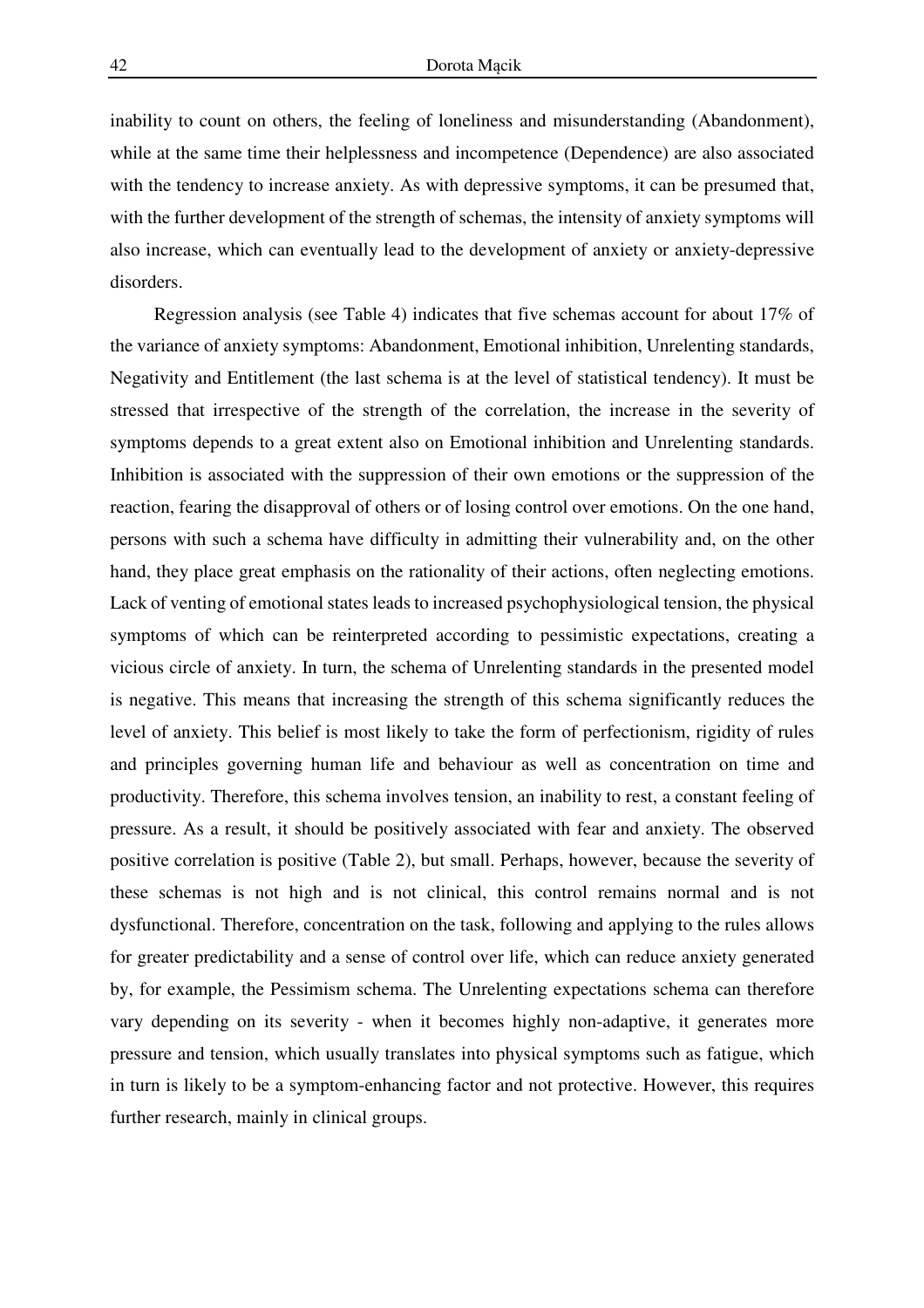#### Somatic symptoms

Here, as with the two previous symptom groups, most of the correlation is significant at the level of  $p \le 0.01$ , but the strength of these complexes is weak; only in the case of Negativity and Vulnerability to Harm it is average. The somatic symptoms in GHQ relate primarily to a sense of physical fatigue and weakness and to physiological symptoms of tension, such as headaches. The beliefs related to the pessimistic attitude to the world, as already mentioned above, are associated with the accompanying anxiety, which in turn is associated with the symptoms arising from it. The conviction of the danger which cannot really be prevented (Vulnerability to Harm) is also connected with tension and its symptoms, as well as the belief that a person has failed and is not able to cope in the future, and so they are generally weaker and worse than others – the Failure schema. Similar beliefs from the area of Impaired Autonomy and Disconnection related to the perception of being a weaker, helpless person who is not accepted by others, can create a negative emotional atmosphere. It seems that, in general, patterns with increasing intensity become increasingly dysfunctional and lead to the emergence of tension and anxiety. However, as long as coping strategies appear to be effective and efficient and do not result in the person's decompensation, tension and anxiety - often suppressed - take the form of somatic symptoms.

The regression analysis indicated that the intensity of the symptoms experienced was influenced by five schemas, which together account for about 13% of the variance of somatic symptoms. Negativity (Beta  $= 0.200$ ) plays the most important role, however the Unrelenting standards schema also has a strong influence, but acts as a security measure. The Self-sacrifice schema that appears in this model is characteristic for it (see Table 3). It is characterized by the belief that it is first and foremost to meet the needs of others around, even at the expense of one's own needs or satisfaction. According to Young, this is due to the need to avoid feeling guilty or to gain self-esteem. It is worth noting, however, that continuing to meet other needs at the expense of oneself also leads to the appearance of somatic symptoms, resulting in part from tension and frustration, but also in part from simple physical fatigue. In cases where the patterns are not very intense, somatic symptoms may be more discrete, but when they become stronger - feelings of tension and frustration are likely to increase, even more than physical fatigue.

### Dysfunction symptoms

This scale indicates the difficulties of daily functioning related to undertaking and performing tasks or making decisions. The correlations with the schemas are weak and, despite their importance, it is difficult to talk about any dependencies. The strongest relationship  $(r =$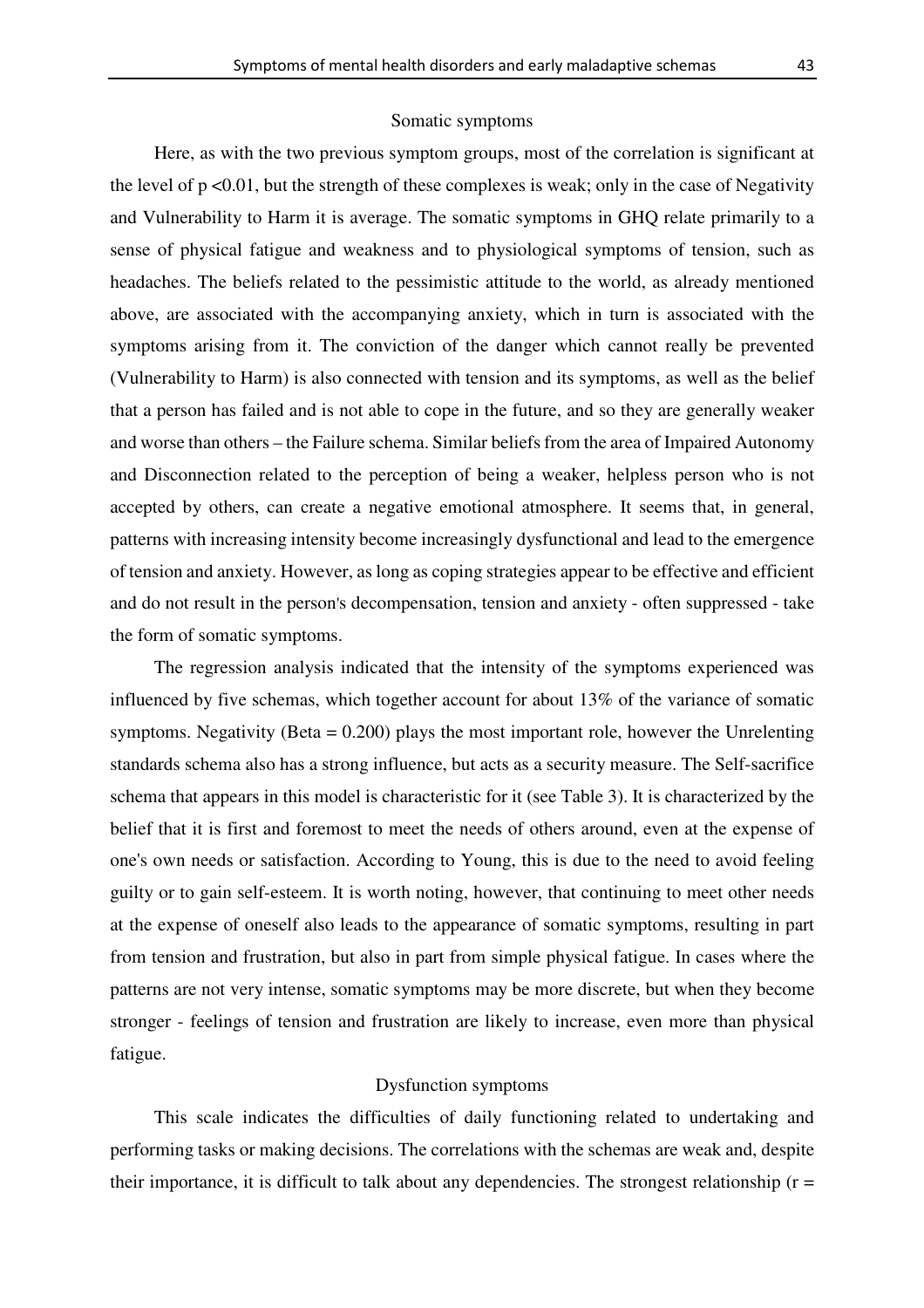0.202) refers to the Failure schema, that is, the person's belief that they are not coping and are incompetent, which seems to be consistent with the understanding of dysfunction.

The model obtained by a regression analysis explains only 5% of the variance of the symptoms. This points to the fact that the sense of coping and good functioning, or lack of that feeling, is influenced by factors other than schemas. If the coefficients relevant for this model (Abandonment, Emotional inhibition, Unrelenting standards) affect the depth of the symptoms, it is the same as in the other models. The convictions of a person that they cannot rely on others and experience support from them due to their unpredictability, that they must inhibit their spontaneous behaviour due to the possible disapproval of others or suppress emotions such as uncertainty, as a result lead to the deterioration of the effectiveness of functioning. Perhaps it could also be considered as a result of symptoms of depression or anxiety that also have the potential to disorganize behaviour. And here, as in the case of symptoms of anxiety, a certain degree of protection is provided by the Unrelenting standards schema, by controlling they give the sense of organization and effectiveness.

### **Discussion**

Similar correlation coefficients as in the above-mentioned studies were also obtained in other studies. Bamber and McMahon investigated a group of adult medical workers and also obtained the highest correlations for symptoms of depression and anxiety, and clearly weaker correlations for somatic symptoms and functional disorders [24]. In turn, Bosmans et al evaluated the role of the patterns in the genesis of the severity of pathological symptoms (using SCL-90). The mediating influence of the patterns from the areas of Disconnection and Impaired Autonomy [25] has been most significant, as in the study presented above. Muris and others evaluated schematic relationships with psychopathological symptoms in the group of adolescents. They also received correlations of average strength with symptoms of depression and anxiety. They also indicate that in this group the severity of the pattern is related to eating disorders, but to a lesser extent with behavioural disorders or the use of psychoactive substances [26]. Camara and Calvete report that the patterns are related to symptoms of depression and anxiety, especially if they are mediated by ineffective coping strategies (including avoiding or denying) [5]. Correlations of mental and physical well-being with the schemas have also been confirmed in anxiety and depressive disorders [6]. Numerous studies conducted in clinical groups also confirm the relationships obtained in groups without diagnosed disorders. The research mentioned, as well as the one presented above, confirm Young's theory [3, 27]. Positive correlations between schemas and symptoms of disorders indicate their interdependence. This means that as the severity of schemas increases, the intensity of the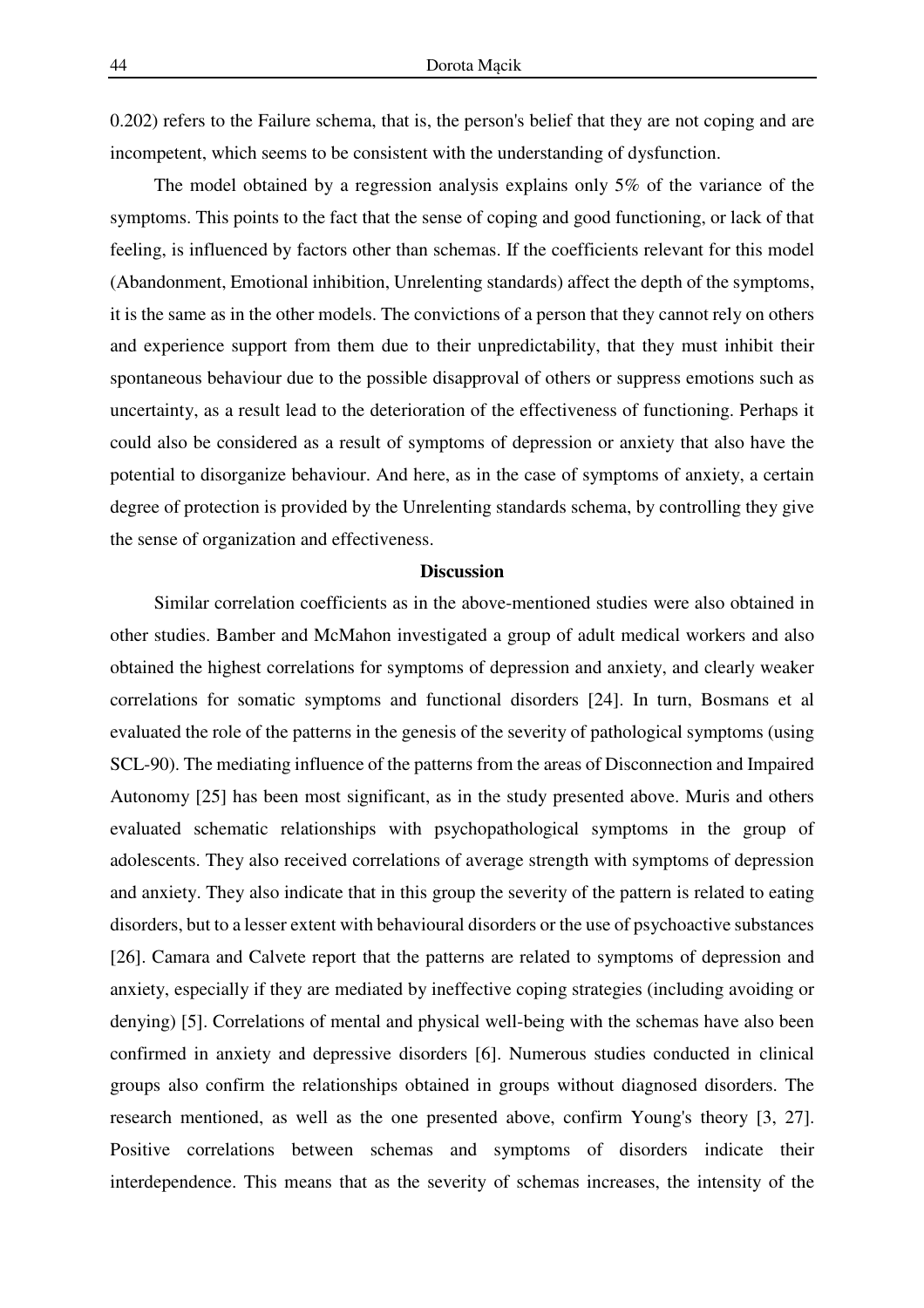symptoms increases, but also the severity of the symptoms and the feeling of their rising may increase the intensity of negative beliefs about themselves. Thus, effective therapy should reach the therapy of schemas, especially because of the need to work on the emotional climate of early experiences; because emotion is often responsible for the symptoms, which is the genesis of emotional tension [3, 4, 28]. In a non-clinical group, the schemas explain only small percentage of the variability in the symptoms of the disorder. It should be borne in mind that the respondents are generally well-functioning individuals, and the difficulties they report may have many other causes. The results obtained must also be confirmed in clinical trials; such complementary studies are currently being conducted.

#### **Conclusions**

The above studies indicate that the role of the early non-adaptive schemas should not be overlooked, especially in a situation where people report symptoms from the areas of depression and anxiety. Both correlations and regression models suggest an important role of schemas in the genesis of symptoms. The relationships were obtained in a group of healthy people - in their case probably many other factors also contributed to the discussed symptoms of difficulty. While these individuals do not report the external situation that may be causing the symptoms, or if these symptoms persist despite the treatment used so far, it may be worth considering a treatment based on the schemas. On the other hand, working through the schemas may prevent future reoccurrences of disorders. The role of the Unrelenting standards schema is also worth mentioning, which in research appears as a compensation schema, but in the long run it may cause the appearance of fatigue. Cognitive restructuring focused on the modification of the schemas, and thus the way to interpret self in the world, will help to reduce tension arising from the expectations set for oneself. They lead to a functioning, which on the one hand allows to maintain a positive image of oneself and thereby avoid negative emotions, but on the other hand requires continuous tension and self-control, which does not serve to maintain well-being. This problem seems to be important not only for psychological therapy or counselling, but also as a psychological prophylaxis or health promotion. Adequate self-evaluation and deepening the insight into their behaviour can allow the person to capture some dependencies on their own. The construction of a positive real self can also be conducted in classes for young people and parents. Broadly understood schema therapy can thus limit the likelihood of development of cognitive disorders or symptoms.

An important limitation of this study is narrowing the research to people without disability and problems. However, if they appear in this group, it seems that they are also true in the group of people with problems. Studies of such people are currently under development.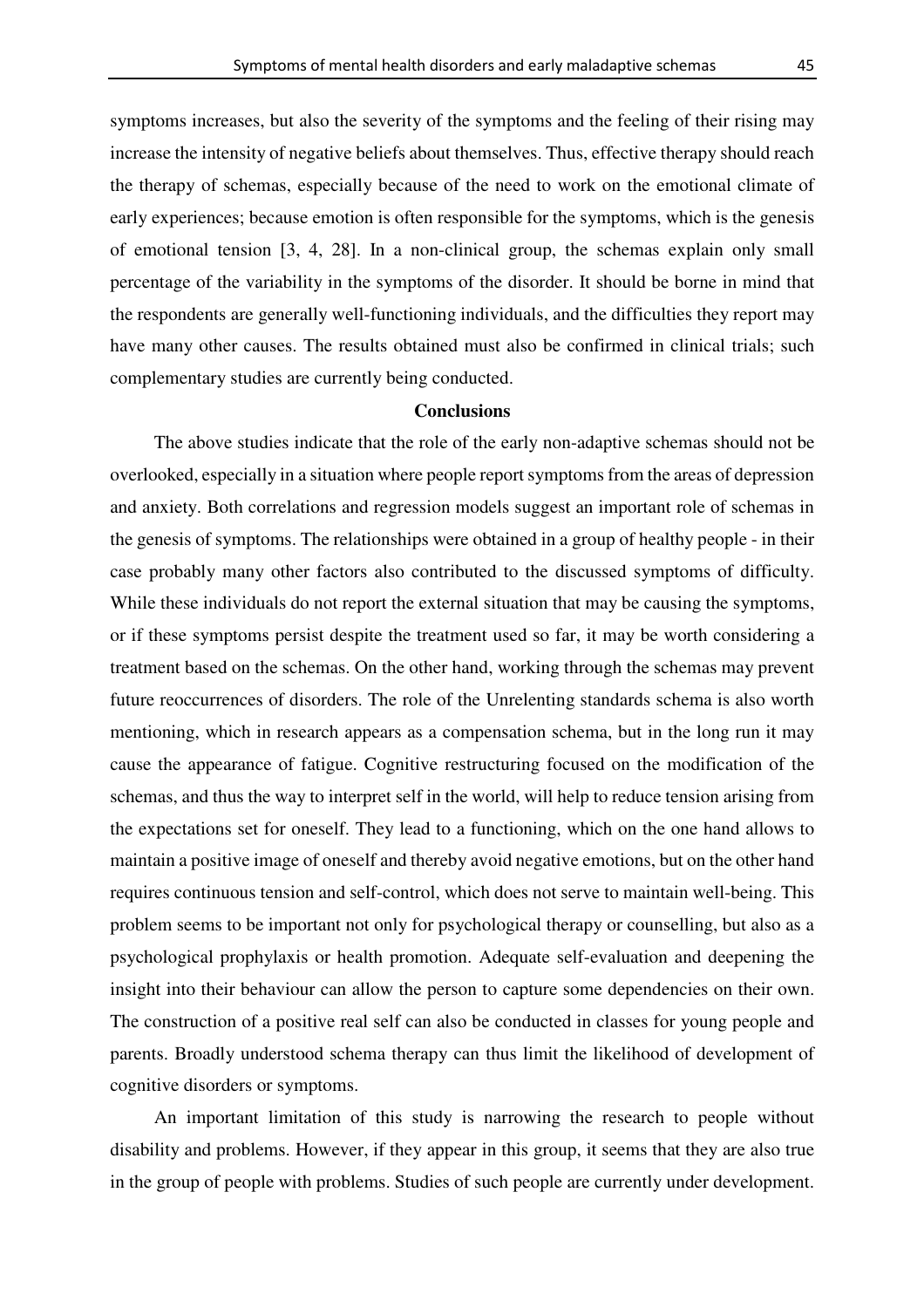Confirmation of the presence of depicted relationships in groups of people with disorders will be a factor strengthening the previously stated conclusions and additionally validating the sense of prevention, such as in-depth therapy that goes beyond the reduction of symptoms.

### **References**

- 1. Zdrowie Psychiczne Polaków. Fundacja CBOS [quoted 5 January 2017]. Accessed at: http:// www.cbos.pl/PL/publikacje/raporty.php
- 2. Kiejna A, Piotrowski P, Adamowski T, Moskalewicz J, Wciórka J, Stokwiszewski J i in. Rozpowszechnienie wybranych zaburzeń psychicznych w populacji dorosłych Polaków z odniesieniem do płci i struktury wieku — badanie EZOP Polska. Psychiatr. Pol. 2015; 49(1):15–27.
- 3. Young JE, Klosko JS, Weishaar ME. Terapia schematów. Przewodnik praktyka. Sopot: GWP; 2014.
- 4. Young JE, Klosko JS. Program zmiany sposobu życia. Warszawa: Wydawnictwo Zielone Drzewo, Instytut Psychologii Zdrowia PTP; 2012.
- 5. Camara M, Calvete E. Cognitive schemas predicting anxiety and depressive symptoms: the role of dysfunctional coping strategies. Eur. Psychiat. 2012; 27:1.
- 6. Mącik D, Shchehelska K. Związki wczesnych nieadaptacyjnych schematów Younga z samopoczuciem i sensem życia w zaburzeniu lękowym i depresyjnym. Post. Psychiatr. Neurol. 2015; 24(4): 208–216.
- 7. Kulik A. Kulturowe uwarunkowania zespołów medycznie niewyjaśnianych na przykładzie przewlekłego zmęczenia. Sztuka Leczenia. 2013; 1–2: 33–40.
- 8. Urbańska J. Zmęczenie życiem codziennym. Poznań: Wydawnictwo Naukowe WNS Uniwersytetu Adama Mickiewicza; 2010.
- 9. Wiśniewska M, Mącik D. Perfekcjonizm i wczesne nieadaptacyjne schematy Younga a przewlekłe zmęczenie w grupie młodych kobiet. Psychoter. 2016; 3(178): 77–88.
- 10. Pawłowski T, Kiejna A. Model " drogi do psychiatry" wg Goldberga i Huxleya a rozpowszechnienie zaburzeń psychicznych. Post. Psychiatr. Neurol. 2003; 12(1): 61–66.
- 11. Eurelings-Bontekoe EHM, Luyten P, IJssennagger M, van Vreeswijk M, Koelen J. Relationship between personality organization and Young's cognitive model of personality pathology. Pers. Indiv. Differ. 2010; 49(3): 198–203.
- 12. Bakhshi Bojed F, Nikmanesh Z. Role of early maladaptive schemas on addiction potential in youth. Int. J. High Risk Behav. Addict. 2013; 2(2): 72–76.
- 13. Gonzalez Diez Z, Calvete Zumalde E, Orue Sola I. Early maladaptative schemas and social anxiety: the moderating effect of avoidant vs. overcompensation coping. Eur. Psychiatry 2 2012; 27:
- 14. Hawke LD, Provencher MD. Schema theory and schema therapy in mood and anxiety disorders: a review. J. Cogn. Psychother. 2011; 25(4): 257–276.
- 15. Mącik D, Sas E. Therapy of anorexia and Young's early maladaptive schemas. Longitudinalstudy. CurrIss. Personal. Psychol. 2015; 3(4): 203–213.
- 16. Mącik D. Wczesne nieadaptacyjne schematy Younga i ich związki z rysami zaburzeń osobowości w populacji nieklinicznej — badania wstępne. Psychiatr. Psychoter. 2016; 12(1): 3–24.
- 17. Kriston L, Schäfer J, Jacob GA, Härter M, Hölzel LP. Reliability and validity of the German version of the Young Schema Questionnaire-Short Form 3 (YSQ-S3). Eur. J. Psychol. Assess. 2013; 29(3): 205–212.
- 18. Lavergne F, Marie N, Mehran F. The 5 mental dimensions identified in early maladaptive schemas statistical analysis of Young's schema questionnaire (YSQ-s3). Encephale 2015; 41(4): 314–322.